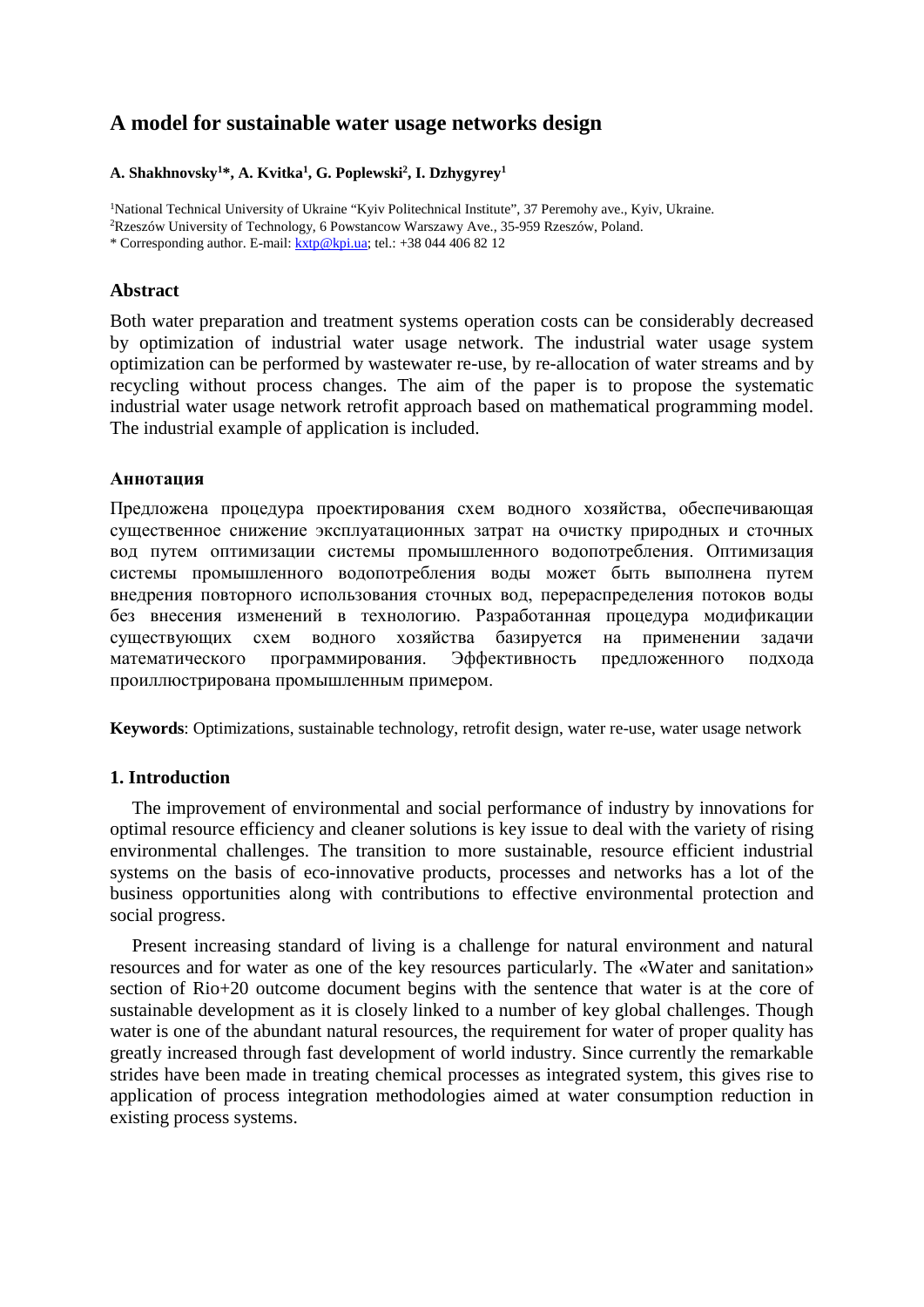The problem is most often referred to as water usage network (WUN) design/optimization. In order to make the design process efficient and easy computer software is needed to aid the designer.

Creating software needs a well-formalized systematic design procedure. Similarly to other process system design approaches (Furman and Sahinidis, 2002), there are two broad classes of approaches to design optimal WUN. The water pinch concept (Wang and Smith, 1994), as one of insight-based methods, now is advanced and widely used. However, for large problems with multiple contaminants the application of the pinch method is very difficult and does not ensure even sub-optimal solutions (Alva-Argáez at al., 1999).

The group of systematic methods (Takama at al., 1980; Huang at al., 1999; Koppol at al., 2003; Jeżowski at al., 2006; Lim at al., 2008; Tiana at al., 2008; Xiao Feng at al., 2008; Matijasevic at al., 2010) consists in solving of mathematical programming problem formulated on the basis of WUN superstructure. The main reason of applying systematic optimization-based methods is their robustness.

These methods are more conducive to implementation in software. The main reason of applying systematic optimization-based methods is their robustness, i.e. possibility of calculating the global optimum independent of number of variables (scale of the problem).

Hereafter the robust water usage network design procedure, based on superstructure concept and mathematical programming, is presented and illustrated by an industrial example. The method is focused on retrofit of existing water network.

### **2. Mathematical model of water usage network**

As stated above, our model of water usage system is based on superstructure principle. The scheme of the superstructure is shown in fig .1.

$$
Y_{1i}, C_{1c} \underbrace{\sum_{i} \underbrace{\sum_{i} \underbrace{\sum_{j} \underbrace{\sum_{j} \underbrace{\sum_{j} \underbrace{\sum_{j} \underbrace{\sum_{j} \underbrace{\sum_{j} \underbrace{\sum_{j} \underbrace{\sum_{j} \underbrace{\sum_{j} \underbrace{\sum_{j} \underbrace{\sum_{j} \underbrace{\sum_{j} \underbrace{\sum_{j} \underbrace{\sum_{j} \underbrace{\sum_{j} \underbrace{\sum_{j} \underbrace{\sum_{j} \underbrace{\sum_{j} \underbrace{\sum_{j} \underbrace{\sum_{j} \underbrace{\sum_{j} \underbrace{\sum_{j} \underbrace{\sum_{j} \underbrace{\sum_{j} \underbrace{\sum_{j} \underbrace{\sum_{j} \underbrace{\sum_{j} \underbrace{\sum_{j} \underbrace{\sum_{j} \underbrace{\sum_{j} \underbrace{\sum_{j} \underbrace{\sum_{j} \underbrace{\sum_{j} \underbrace{\sum_{j} \underbrace{\sum_{j} \underbrace{\sum_{j} \underbrace{\sum_{j} \underbrace{\sum_{j} \underbrace{\sum_{j} \underbrace{\sum_{j} \underbrace{\sum_{j} \underbrace{\sum_{j} \underbrace{\sum_{j} \underbrace{\sum_{j} \underbrace{\sum_{j} \underbrace{\sum_{j} \underbrace{\sum_{j} \underbrace{\sum_{j} \underbrace{\sum_{j} \underbrace{\sum_{j} \underbrace{\sum_{j} \underbrace{\sum_{j} \underbrace{\sum_{j} \underbrace{\sum_{j} \underbrace{\sum_{j} \underbrace{\sum_{j} \underbrace{\sum_{j} \underbrace{\sum_{j} \underbrace{\sum_{j} \underbrace{\sum_{j} \underbrace{\sum_{j} \underbrace{\sum_{j} \underbrace{\sum_{j} \underbrace{\sum_{j} \underbrace{\sum_{j} \underbrace{\sum_{j} \underbrace{\sum_{j} \underbrace{\sum_{j} \underbrace{\sum_{j} \underbrace{\sum_{j} \underbrace{\sum_{j} \underbrace{\sum_{j} \underbrace{\sum_{j} \underbrace{\sum_{j} \underbrace{\sum_{j} \underbrace{\sum_{j} \underbrace{\sum_{j} \underbrace{\sum_{j} \underbrace{\sum_{j} \underbrace{\sum_{j} \underbrace{\sum_{j} \underbrace{\sum_{j} \underbrace{\sum_{j} \underbrace{\sum_{j} \underbrace{\sum_{j} \underbrace{\sum_{j} \underbrace{\sum_{j} \underbrace{\sum_{j} \underbrace{\sum_{j} \underbrace{\sum_{j} \underbrace{\sum_{j} \underbrace{\sum
$$

**Figure 1** The superstructure for water usage network retrofit design.

The superstructure consists of water using processes, mixers and splitters. All possible WUN structures are embedded in this superstructure. The data commonly required for synthesis scenario are as follows:

- 1. The set of contaminants, grouped by analogous properties.
- 2. For each water using process:
	- maximum feasible input concentration for each contaminant;
	- maximum feasible output concentration for each contaminant;
	- mass load for each contaminant;
	- water losses and gains.

3. For each external freshwater source:

upper limit on water source supply capability;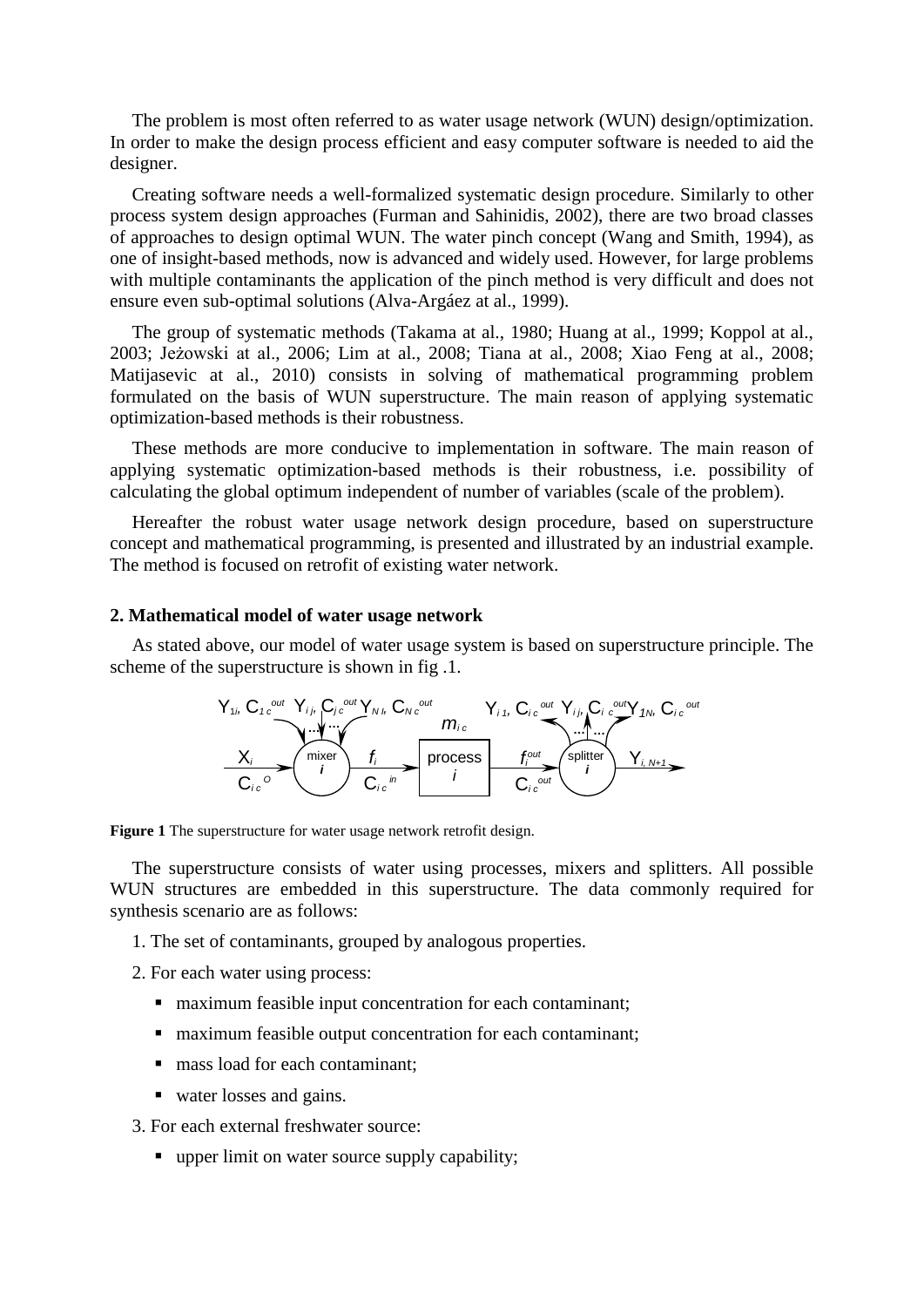- $\blacksquare$  the quality of water (concentrations of contaminants);
- $\blacksquare$  the specific cost of water.

4. For entire process – the nominal cost of wastewater reuse from one process to another (pipeline transportation costs and so on), cost of wastewater treatment.

Several authors, e.g. Dunn at al. (2001), insisted that for retrofit case contaminants input and output concentrations and flow-rates through processes should be kept at the same values as in existing processes. In this paper we follow these recommendations since we consider them well suited for industrial requirements. Hence, we require that for each water using process input concentration of contaminants and flow-rate of water stream should be given. Notice, that since mass loads of contaminant are given, the outlet concentrations from operations are fixed and known for retrofit case.

To present the optimization model of the superstructure some necessary definitions and symbols are presented in the following.

Let *No* be the number of water usage operations; *Ns* be the number of freshwater sources; *Nc* be the number of contaminants.

Let  $X_{ii}$  [kg/h] be the flow-rate of water stream from source #*i* to operation #*j*;  $Y_{ii}$  [kg/h] is the flow-rate of stream from output of operation #*i* to input of operation #*j* (see the superstructure in fig. 1)

The superstructure model of WUN consists of the system of equations, which are mainly mass balances of units in the superstructure. Notice that the model presented in the following is general and does not make use of data specific for retrofit case.

The model of freshwater source

$$
\sum_{i=1}^{N_o} X_{ij} \leq F_{\text{max}_j}^s, \quad j = \overline{1, Ns}, \tag{1}
$$

where  $F_{\max_j}^s$  is water supply ability of freshwater source #*j*.

The model of mixer (the input point to process) a) overall balance

$$
\sum_{s=1}^{N_s} X_{si} + \sum_{j=1}^{N_o} Y_{ij} = f_i, \quad i = \overline{1, No}
$$
 (2)

b) mass balances of each contaminant

$$
\sum_{l=1}^{N_S} \left( C_{lc}^0 X_{li} \right) + \sum_{j=1}^{N_o} \left( C_{jc}^{out} Y_{ij} \right) =
$$
\n
$$
= C_{ic}^{in} \left( \sum_{l=1}^{N_S} X_{li} + \sum_{j=1}^{N_o} Y_{ij} \right),
$$
\n
$$
i = \overline{1, No}, \quad c = \overline{1, Nc}
$$
\n(3)

where  $C_{i}^{0}$  – the concentration of contaminant *c* in water of freshwater source #*l*.

The model of water using process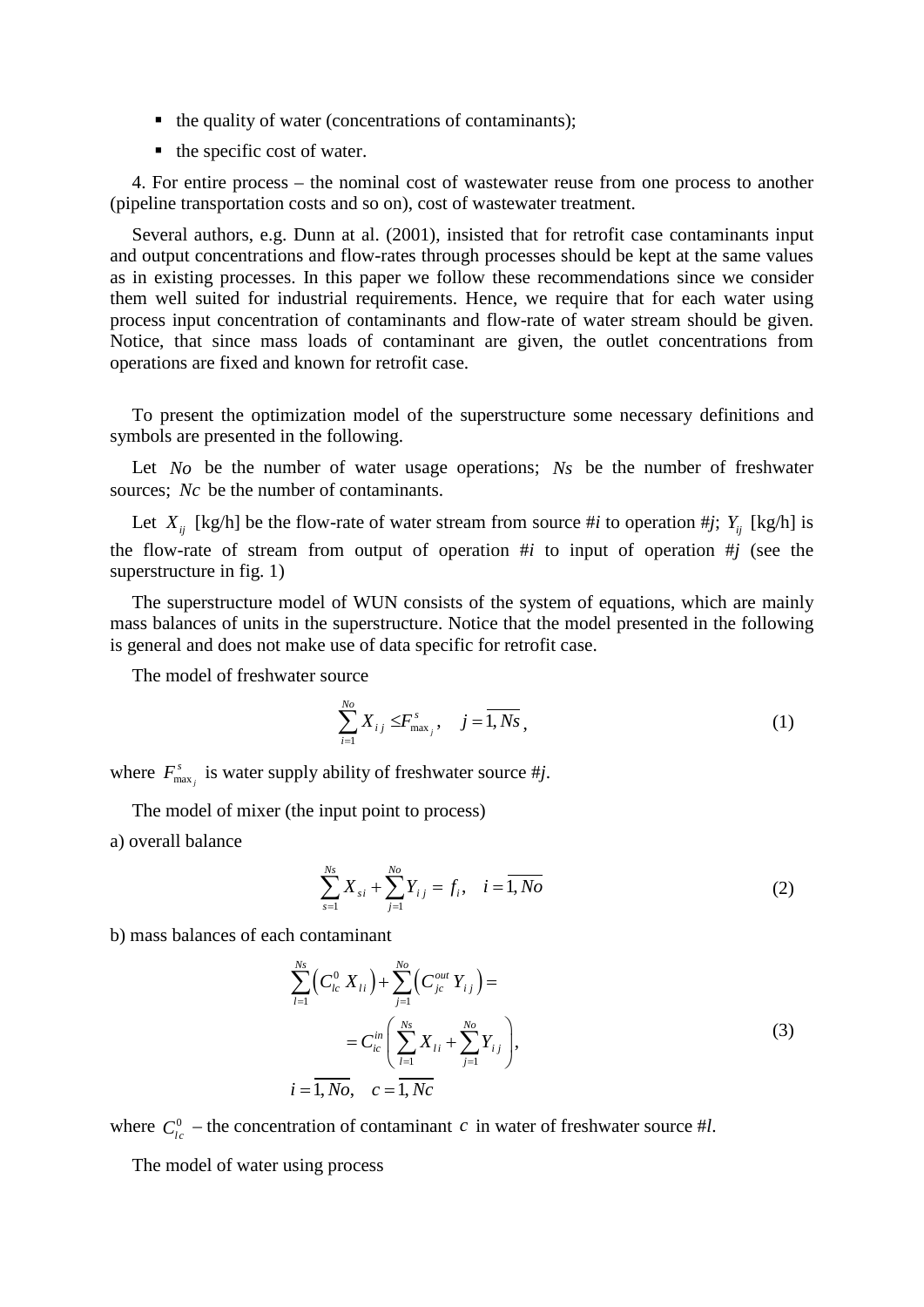a) overall mass balance

$$
f_i^{OUT} = f_i - f_i^{LOS} + f_i^{GANS}, \qquad i = \overline{1, No}
$$
 (4)

b) balances for each contaminant (in general case)

$$
C_{ic}^{out} = \varphi_{ijc}(C_{ic}^{in}, \Delta C_{ic}, f_i, m_{ic}), \quad i = 1, No;
$$
  

$$
c = 1, Nc
$$

where  $\varphi_{ijc}$  is a certain, given function;  $m_{ic}$  is a mass load for contaminant # *c*;  $\Delta C_{ic}$  is a value of concentration change in process #*i* (for contaminant # *c* )

$$
C_{ic}^{out} = \varphi_{ijc}(C_{ic}^{in}, \Delta C_{ic}, f_i, m_{ic}), \quad i = 1, No;
$$
  

$$
c = \overline{1, Nc}
$$

For a simple case

$$
C_{ic}^{out} = C_{ic}^{in} + \Delta C_{ic}, \qquad i = \overline{1, No}; \quad c = \overline{1, Nc}
$$
 (5)

$$
\Delta C_{ic} = \frac{f_i}{m_{ic}}, \qquad i = \overline{1, No}; \quad c = \overline{1, Nc}
$$
 (6)

The model of splitters (the output point to process): overall mass balance

$$
\sum_{j=1}^{N_o} Y_{i j} + Y_0 = f_i^{OUT}, \qquad i = \overline{1, No}
$$
 (7)

The mass balances for the sequence: mixer-process-splitter:

a) streams

$$
\sum_{i=1}^{N_o} \sum_{j=1}^{N_s} X_{ij} + \left(\sum_{i=1}^{N_o} \sum_{j=1}^{N_o} Y_{ij}\right) =
$$
\n
$$
= \left(\sum_{i=1}^{N_o} \sum_{j=1}^{N_o} Y_{ij}\right) + \sum_{i=1}^{N_o} Y_{i0} + \left(\sum_{i=1}^{N_o} f_i^{GAINS} - \sum_{i=1}^{N_o} f_i^{LOSS}\right)
$$
\n(8)

b) for each contaminant ( $c = \overline{1, Nc}$ ):

$$
\sum_{l=1}^{Ns} C_{lc}^0 + \sum_{i=1}^{No} \Delta C_{ic} = \sum_{i=1}^{No} C_{ic}^{out}
$$
 (9)

Technological constraints ( $i = \overline{1, No}$ ;  $c = \overline{1, Nc}$ ):

$$
C_{ic}^{in} \le C_{icMAX}^{in} \tag{10}
$$

$$
C_{ic}^{out} \le C_{icMAX}^{out} \tag{11}
$$

In order to ensure that the global minimum usage of fresh water will be met one can add the additional constraint:

$$
\sum_{i=1}^{n} \sum_{l=1}^{k} X_{li} \le f_{\min}^{\text{PINCH}} \tag{12}
$$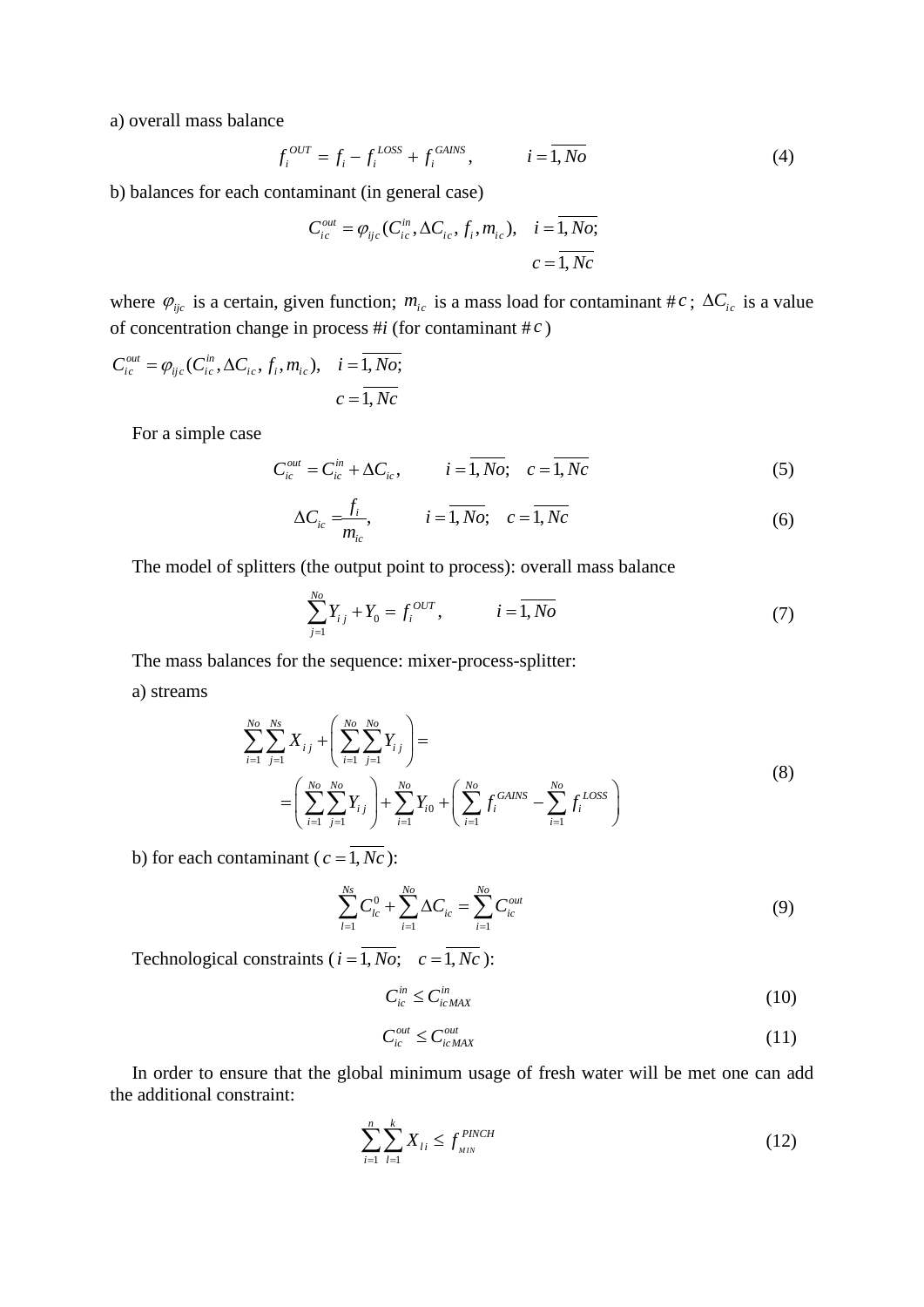Parameter  $f_{MN}^{PINCH}$  denotes the minimum usage of freshwater. The value of this parameter can be calculated beforehand by some methods available in the literature, e.g. water pinch approach from Wang and Smith (1994).

#### **3. Optimization criterion**

The most common performance index for WUN applied in the literature is cost of fresh water consumed in the network (notice that in case of a single fresh water source the goal function is simply the usage of fresh water):

min 
$$
Z = \sum_{l=1}^{k} \left( W_l \sum_{i=1}^{n} X_{li} \right)
$$
 (13)

where  $W_l$  is unit cost of freshwater from source #*l*.

It is well known that the goal function influences the performance of optimization for nonlinear problems in particular. Hence, we performed some numerical experiments with various other goal functions. It is clear that in order to reduce fresh water cost a network should reuse as much water as possible. Hence, we applied the goal function (13) in order to minimize fresh water consumption and to maximize water reuse:

$$
\min \qquad Z = \sum_{l=1}^{N_s} \left( W_l \sum_{i=1}^{N_o} X_{li} \right) - \left( \sum_{i=1}^{N_o} \sum_{j=1}^{N_o} Y_{ji} \right) \tag{14}
$$

We have also developed other goal functions similar to  $(14)$ . They are listed below.

$$
Z = \sum_{l=1}^{k} \left( W_l \sum_{i=1}^{n} X_{li} \right) - \left( \sum_{i=1}^{N_o} \sum_{j=1}^{N_o} Y_{ji} \right) - \left( \sum_{i=1}^{n} \frac{\sum_{j=1}^{n} Y_{ji}}{\sum_{l=1}^{k} W_l X_{li}} \right)
$$
(15)

min

min

$$
Z = \sum_{l=1}^{k} \left( W_l \sum_{i=1}^{n} X_{li} \right) - \left( \sum_{i=1}^{n} \frac{\sum_{j=1}^{n} Y_{ji}}{\sum_{l=1}^{k} W_l X_{li}} \right) \tag{16}
$$

$$
\min \qquad Z = -\left(\sum_{i=1}^{n} \frac{\sum_{j=1}^{n} Y_{ji}}{\sum_{l=1}^{k} W_{l} X_{li}}\right) \tag{17}
$$

All the performance indices (13)-(17) were tested for the problems from the literature. The goal function (14) suggested by us ensures the highest performance of the optimization (though the performance of goal function (13) is of similar order) and this goal function was applied in further investigations.

In order to account for cost of piping the additional term has to be added to fresh water cost. To calculate this term one needs unit costs of pipes. Since such parameters are difficult to estimate precisely in industry we propose the use of relative cost of pipes. Parameters  $c_{ii}$  in matrix C can be simply taken as distances between processes *i* and *j*.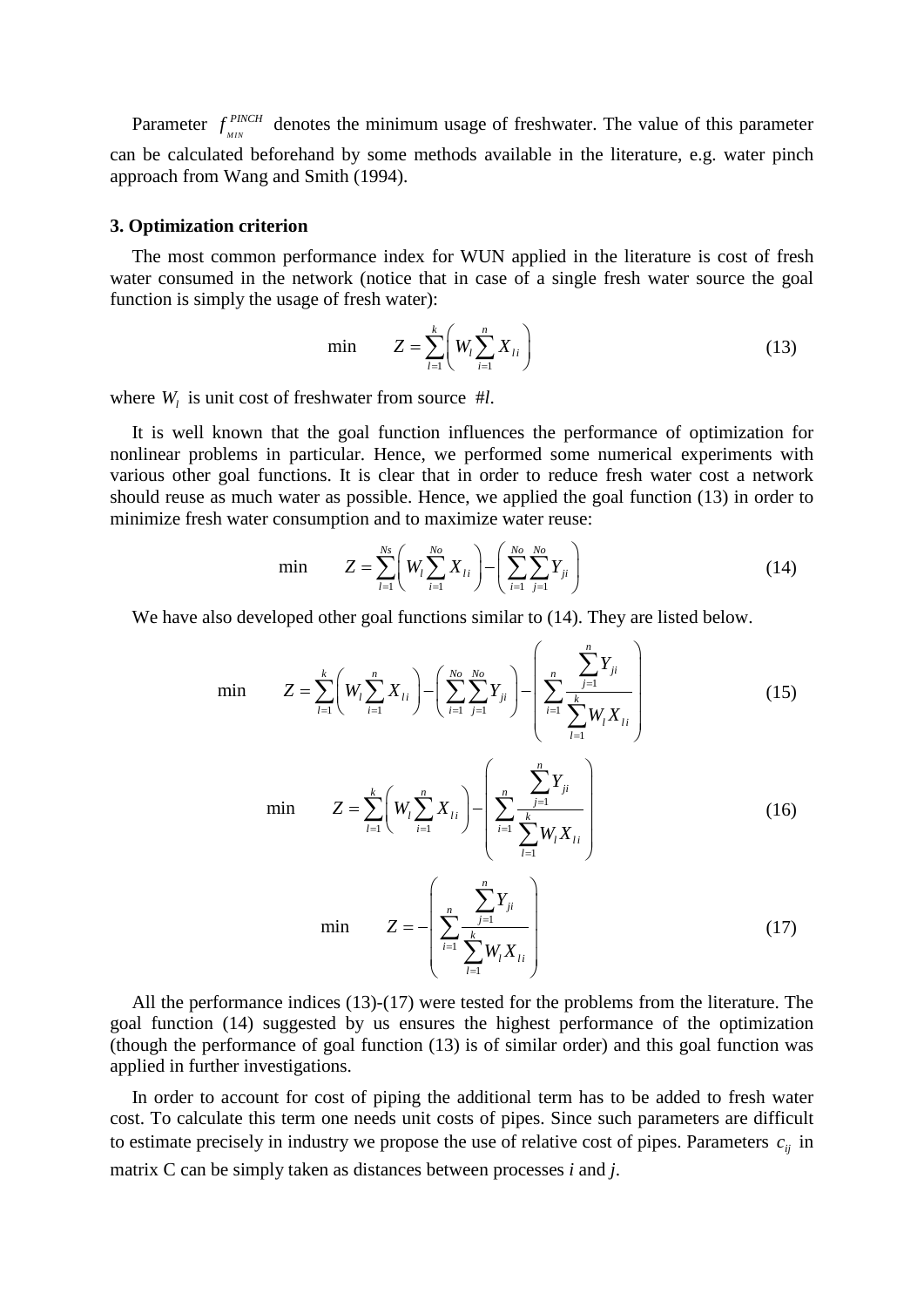Relative reusing costs factors  $v_{ij}$  can be calculated as follows:

$$
\overline{v_{ij}} = \frac{c_{ij}}{\max_{i,j} \{c_{ij}\}}
$$
(18)

One can notice that since  $\overline{v_{ij}}$  are relative cost coefficients, hence cost parameters for freshwater  $W_{ij}$  in (13) should also be treated as relative unit cost of fresh water. Such relative costs are defined by:

$$
\varpi_l = \frac{W_l}{\sum_{s=1}^k W_s} \tag{19}
$$

In order to account for cost of connections for water reuse in modified goal functions (13)– (17) we suggest to multiply parameters  $Y_{ij}$  by reciprocals of coefficients  $\overline{v_{ij}}$ :

$$
v_{ij} = \frac{1}{v_{ij}}, \qquad i, j = \overline{1, No}
$$
 (20)

Thus, the modified goal function (14) becomes:

$$
\min \qquad Z = \sum_{l=1}^{N_s} \left( \varpi_l \sum_{i=1}^{N_o} X_{li} \right) - \left( \sum_{i=1}^{N_o} \sum_{j=1}^{N_o} \nu_{ij} Y_{ji} \right) \tag{21}
$$

### **4. Case study**

Let's illustrate the proposed methodology by the case study from pulp-and-paper industry. Technological input data are presented in table 1.

| #              | <b>Process</b>           | <b>Mass</b> load<br>kg/h | $C_{in}$ ,<br>$mg O_2/dm^3$ | $C_{out}$<br>$mg O_2/dm^3$ | <b>Freshwater</b><br>flowrate,<br>$m^3/h$ |
|----------------|--------------------------|--------------------------|-----------------------------|----------------------------|-------------------------------------------|
|                | Pulping                  | 24800.0                  | 500                         | 5000                       | 5511.1                                    |
| 2              | Bleach wash              | 50.0                     | 100                         | 400                        | 166.7                                     |
| 3              | Papermaking machine (I)  | $-18225.0$               | 5000                        | 500                        | 4050.0                                    |
| $\overline{4}$ | Papermaking machine (II) | $-6480.0$                | 5000                        | 200                        | 1350.0                                    |
| 5              | Fiber washing            | 3.3                      | 20                          | 100                        | 41.6                                      |
| 6              | <b>Blanket</b> washing   | 21.7                     | 100                         | 500                        | 54.2                                      |
|                | Drum washing             | 37.5                     | 300                         | 600                        | 125.0                                     |
| 8              | Mercerization            | 10.0                     | 100                         | 220                        | 83.3                                      |
| 9              | Degumming                | 4.8                      | 200                         | 2500                       | 2.1                                       |
| 10             | Desizing                 | 35.4                     | 300                         | 3700                       | 10.4                                      |
|                | Total                    |                          |                             |                            | 11394.4                                   |

**Table 1** Water usage units (limiting data)

Goal function: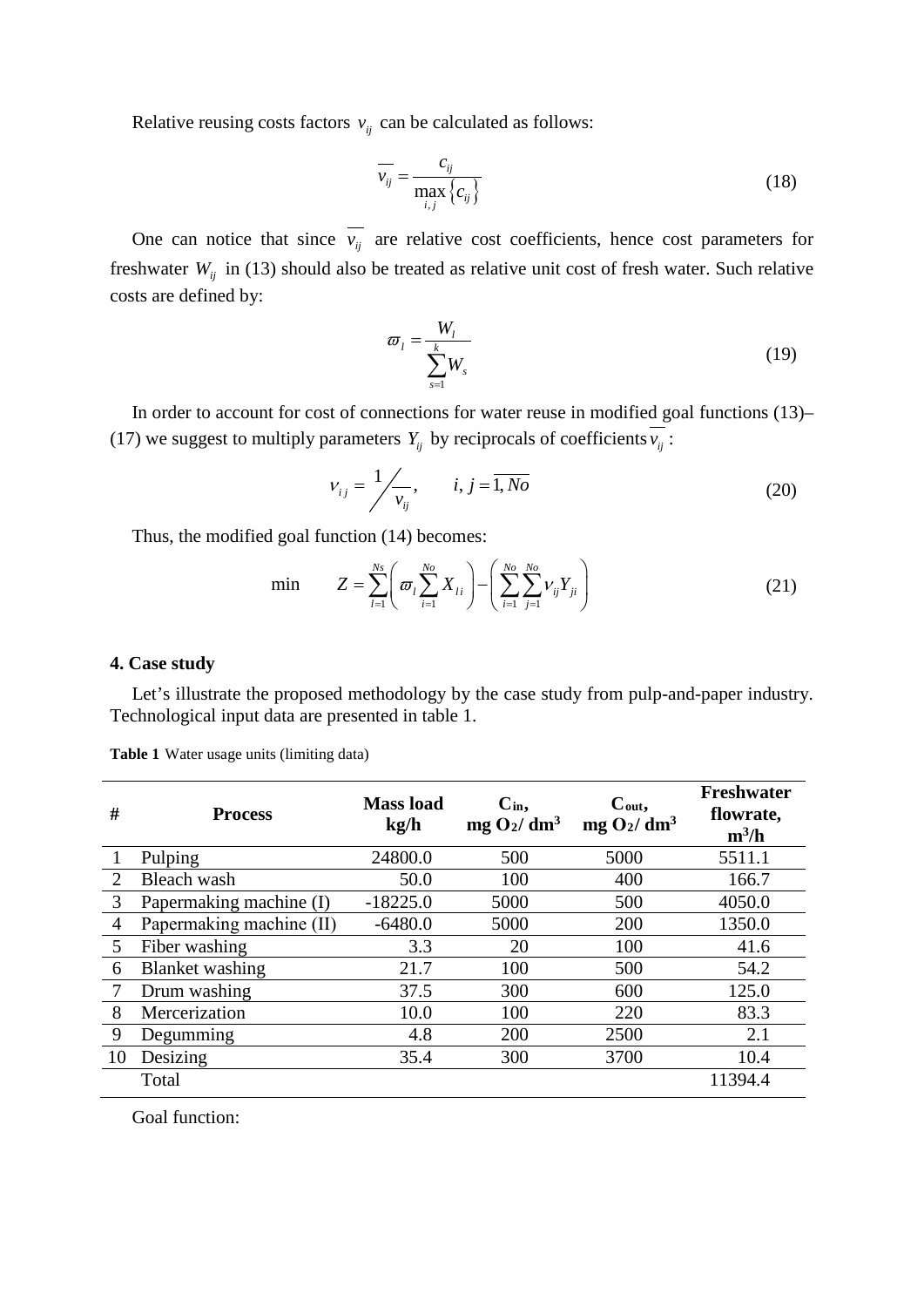$Y_{99} - Y_{910} - Y_{101} - Y_{102} - Y_{103} - Y_{104} - Y_{105} - Y_{106} - Y_{107} - Y_{108} - Y_{109} - Y_{1010}$  $Y_{85} - Y_{86} - Y_{87} - Y_{88} - Y_{89} - Y_{810} - Y_{91} - Y_{92} - Y_{93} - Y_{94} - Y_{95} - Y_{96} - Y_{97} - Y_{98} Y_{71} - Y_{72} - Y_{73} - Y_{74} - Y_{75} - Y_{76} - Y_{77} - Y_{78} - Y_{79} - Y_{710} - Y_{81} - Y_{82} - Y_{83} - Y_{84} Y_{57} - Y_{58} - Y_{59} - Y_{510} - Y_{61} - Y_{62} - Y_{63} - Y_{64} - Y_{65} - Y_{66} - Y_{67} - Y_{68} - Y_{69} - Y_{610} Y_{43} - Y_{44} - Y_{45} - Y_{46} - Y_{47} - Y_{48} - Y_{49} - Y_{410} - Y_{51} - Y_{52} - Y_{53} - Y_{54} - Y_{55} - Y_{56}$  $Y_{29} - Y_{210} - Y_{31} - Y_{32} - Y_{33} - Y_{34} - Y_{35} - Y_{36} - Y_{37} - Y_{38} - Y_{39} - Y_{310} - Y_{41} - Y_{42}$  $Y_{14} - Y_{15} - Y_{16} - Y_{17} - Y_{18} - Y_{19} - Y_{110} - Y_{21} - Y_{22} - Y_{23} - Y_{24} - Y_{25} - Y_{26} - Y_{27} - Y_{28} - Y_{27}$  $\min$   $Z = x_{11} + x_{12} + x_{13} + x_{14} + x_{15} + x_{16} + x_{17} + x_{18} + x_{19} + x_{110} - Y_{11} - Y_{12} - Y_{13}$ 

Constraints:

| $5000 \cdot Y_{11} + 500 \cdot Y_{21} + 200 \cdot Y_{31} + 500 \cdot Y_{41} + 600 \cdot Y_{51} + 100 \cdot Y_{61}$                                                                                                        |
|---------------------------------------------------------------------------------------------------------------------------------------------------------------------------------------------------------------------------|
| $X_{11} + Y_{11} + Y_{21} + Y_{31} + Y_{41} + Y_{51} + Y_{61} + Y_{71} + Y_{81} + Y_{91} + Y_{101}$                                                                                                                       |
| $220 \cdot Y_{71} + 400 \cdot Y_{81} + 2500 \cdot Y_{91} + 3700 \cdot Y_{101}$ $\leq 500$                                                                                                                                 |
| $X_{11} + Y_{11} + Y_{21} + Y_{31} + Y_{41} + Y_{51} + Y_{61} + Y_{71} + Y_{81} + Y_{91} + Y_{101}$                                                                                                                       |
| 5000 · $Y_{12}$ + 500 · $Y_{22}$ + 200 · $Y_{32}$ + 500 · $Y_{42}$ + 600 · $Y_{52}$ + 100 · $Y_{62}$ +                                                                                                                    |
| $X_{12} + Y_{12} + Y_{22} + Y_{32} + Y_{42} + Y_{52} + Y_{62} + Y_{72} + Y_{82} + Y_{92} + Y_{102}$                                                                                                                       |
| $220 \cdot Y_{72} + 400 \cdot Y_{82} + 2500 \cdot Y_{92} + 3700 \cdot Y_{102}$ $\leq 5000$                                                                                                                                |
| $X_{12} + Y_{12} + Y_{22} + Y_{32} + Y_{42} + Y_{52} + Y_{62} + Y_{72} + Y_{82} + Y_{92} + Y_{102}$                                                                                                                       |
| 5000 · $Y_{13}$ + 500 · $Y_{23}$ + 200 · $Y_{33}$ + 500 · $Y_{43}$ + 600 · $Y_{53}$ + 100 · $Y_{63}$ +                                                                                                                    |
| $X_{13} + Y_{13} + Y_{23} + Y_{33} + Y_{43} + Y_{53} + Y_{63} + Y_{73} + Y_{83} + Y_{93} + Y_{103}$                                                                                                                       |
| $220 \cdot Y_{73} + 400 \cdot Y_{83} + 2500 \cdot Y_{93} + 3700 \cdot Y_{103}$ $\leq 5000$                                                                                                                                |
| $X_{13} + Y_{13} + Y_{23} + Y_{33} + Y_{43} + Y_{53} + Y_{63} + Y_{73} + Y_{83} + Y_{93} + Y_{103}$                                                                                                                       |
| $5000 \cdot Y_{14} + 500 \cdot Y_{24} + 200 \cdot Y_{34} + 500 \cdot Y_{44} + 600 \cdot Y_{54} + 100 \cdot Y_{64}$                                                                                                        |
| $X_{14} + Y_{14} + Y_{24} + Y_{34} + Y_{44} + Y_{54} + Y_{64} + Y_{74} + Y_{84} + Y_{94} + Y_{104}$                                                                                                                       |
| $220 \cdot Y_{74} + \frac{400 \cdot Y_{84} + 2500 \cdot Y_{94} + 3700 \cdot Y_{104}}{2100} \le 100$                                                                                                                       |
| $X_{14} + Y_{14} + Y_{24} + Y_{34} + Y_{44} + Y_{54} + Y_{64} + Y_{74} + Y_{84} + Y_{94} + Y_{104}$                                                                                                                       |
| $5000 \cdot Y_{15} + 500 \cdot Y_{25} + 200 \cdot Y_{35} + 500 \cdot Y_{45} + 600 \cdot Y_{55} + 100 \cdot Y_{65}$                                                                                                        |
| $X_{15} + Y_{15} + Y_{25} + Y_{35} + Y_{45} + Y_{55} + Y_{65} + Y_{75} + Y_{85} + Y_{95} + Y_{105}$                                                                                                                       |
| $220 \cdot Y_{75} + 400 \cdot Y_{85} + 2500 \cdot Y_{95} + 3700 \cdot Y_{105}$ $\leq 300$                                                                                                                                 |
| $X_{15} + Y_{15} + Y_{25} + Y_{35} + Y_{45} + Y_{55} + Y_{65} + Y_{75} + Y_{85} + Y_{95} + Y_{105}$                                                                                                                       |
| 5000 · $Y_{16}$ + 500 · $Y_{26}$ + 200 · $Y_{36}$ + 500 · $Y_{46}$ + 600 · $Y_{56}$ + 100 · $Y_{66}$                                                                                                                      |
| $X_{16} + Y_{16} + Y_{26} + Y_{36} + Y_{46} + Y_{56} + Y_{66} + Y_{76} + Y_{86} + Y_{96} + Y_{106}$                                                                                                                       |
| $220 \cdot Y_{76} + 400 \cdot Y_{86} + 2500 \cdot Y_{96} + 3700 \cdot Y_{106}$ $\leq 20$                                                                                                                                  |
| $X_{16} + Y_{16} + Y_{26} + Y_{36} + Y_{46} + Y_{56} + Y_{66} + Y_{76} + Y_{86} + Y_{96} + Y_{106}$                                                                                                                       |
| $5000 \cdot Y_{17} + 500 \cdot Y_{27} + 200 \cdot Y_{37} + 500 \cdot Y_{47} + 600 \cdot Y_{57} + 100 \cdot Y_{67}$<br>$X_{17} + Y_{17} + Y_{27} + Y_{37} + Y_{47} + Y_{57} + Y_{67} + Y_{77} + Y_{87} + Y_{97} + Y_{107}$ |
| $220 \cdot Y_{77} + 400 \cdot Y_{87} + 2500 \cdot Y_{97} + 3700 \cdot Y_{107}$                                                                                                                                            |
| $ \leq$ 100<br>$X_{17} + Y_{17} + Y_{27} + Y_{37} + Y_{47} + Y_{57} + Y_{67} + Y_{77} + Y_{87} + Y_{97} + Y_{107}$                                                                                                        |
| $5000 \cdot Y_{18} + 500 \cdot Y_{28} + 200 \cdot Y_{38} + 500 \cdot Y_{48} + 600 \cdot Y_{58} + 100 \cdot Y_{68}$                                                                                                        |
| $X_{18} + Y_{18} + Y_{28} + Y_{38} + Y_{48} + Y_{58} + Y_{68} + Y_{78} + Y_{88} + Y_{98} + Y_{108}$                                                                                                                       |
| $220 \cdot Y_{78} + 400 \cdot Y_{88} + 2500 \cdot Y_{98} + 3700 \cdot Y_{108}$                                                                                                                                            |
| $-\leq 100$<br>$X_{18} + Y_{18} + Y_{28} + Y_{38} + Y_{48} + Y_{58} + Y_{68} + Y_{78} + Y_{88} + Y_{98} + Y_{108}$                                                                                                        |
| $5000 \cdot Y_{19} + 500 \cdot Y_{29} + 200 \cdot Y_{39} + 500 \cdot Y_{49} + 600 \cdot Y_{59} + 100 \cdot Y_{69}$                                                                                                        |
| $X_{19} + Y_{19} + Y_{29} + Y_{39} + Y_{49} + Y_{59} + Y_{69} + Y_{79} + Y_{89} + Y_{99} + Y_{109}$                                                                                                                       |
| $220 \cdot Y_{79} + 400 \cdot Y_{89} + 2500 \cdot Y_{99} + 3700 \cdot Y_{109}$ $\leq 200$                                                                                                                                 |
| $X_{19} + Y_{19} + Y_{29} + Y_{39} + Y_{49} + Y_{59} + Y_{69} + Y_{79} + Y_{89} + Y_{99} + Y_{109}$                                                                                                                       |
| 5000 · $Y_{110}$ + 500 · $Y_{210}$ + 200 · $Y_{310}$ + 500 · $Y_{410}$ + 600 · $Y_{510}$ + 100 · $Y_{610}$ +                                                                                                              |
| $X_{110} + Y_{110} + Y_{210} + Y_{310} + Y_{410} + Y_{510} + Y_{610} + Y_{710} + Y_{810} + Y_{910} + Y_{1010}$                                                                                                            |
| $220 \cdot Y_{710} + 400 \cdot Y_{810} + 2500 \cdot Y_{910} + 3700 \cdot Y_{1010}$<br>$-\leq 30$                                                                                                                          |
| $X_{110} + Y_{110} + Y_{210} + Y_{310} + Y_{410} + Y_{510} + Y_{610} + Y_{710} + Y_{810} + Y_{910} + Y_{1010}$                                                                                                            |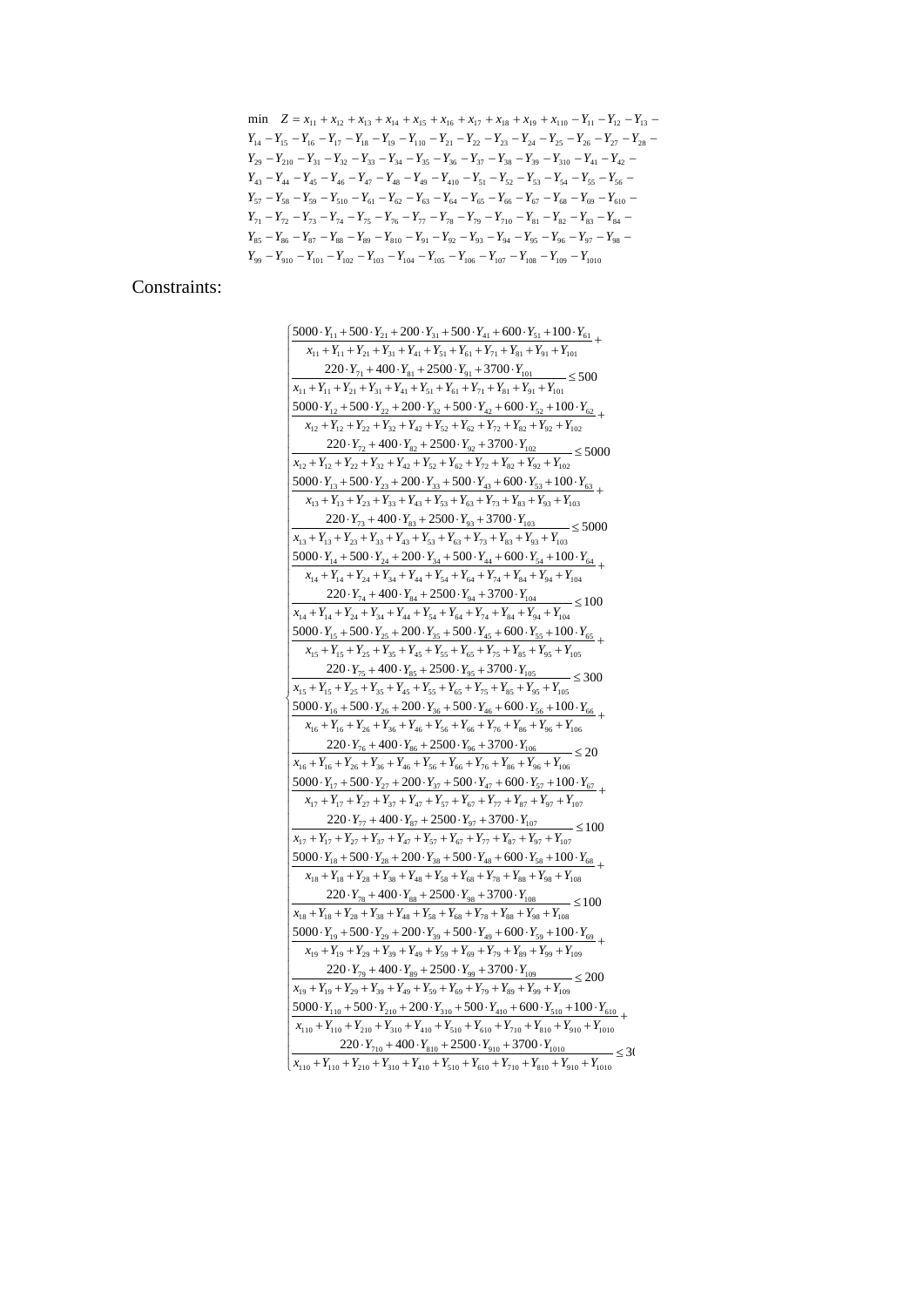$$
\begin{cases}\nY_{11} + Y_{12} + Y_{13} + Y_{14} + Y_{15} + Y_{16} + Y_{17} + Y_{18} + Y_{19} + Y_{10} + Y_{10} \le 5555.1 \\
Y_{21} + Y_{22} + Y_{23} + Y_{24} + Y_{25} + Y_{26} + Y_{27} + Y_{28} + Y_{29} + Y_{210} + Y_{20} \le 4050 \\
Y_{31} + Y_{32} + Y_{33} + Y_{34} + Y_{35} + Y_{36} + Y_{37} + Y_{38} + Y_{39} + Y_{310} + Y_{30} \le 1350 \\
Y_{41} + Y_{42} + Y_{43} + Y_{44} + Y_{45} + Y_{46} + Y_{47} + Y_{48} + Y_{49} + Y_{410} + Y_{40} \le 54.2 \\
Y_{51} + Y_{52} + Y_{53} + Y_{54} + Y_{55} + Y_{56} + Y_{57} + Y_{58} + Y_{59} + Y_{510} + Y_{60} \le 11.6 \\
Y_{61} + Y_{62} + Y_{63} + Y_{64} + Y_{65} + Y_{66} + Y_{67} + Y_{68} + Y_{69} + Y_{61} + Y_{60} \le 11.6 \\
Y_{71} + Y_{72} + Y_{73} + Y_{74} + Y_{75} + Y_{76} + Y_{77} + Y_{78} + Y_{79} + Y_{710} + Y_{70} \le 83.3 \\
Y_{81} + Y_{82} + Y_{83} + Y_{84} + Y_{85} + Y_{86} + Y_{87} + Y_{88} + Y_{89} + Y_{810} + Y_{80} \le 1166.7 \\
Y_{91} + Y_{92} + Y_{93} + Y_{94} + Y_{95} + Y_{96} + Y_{97} + Y_{98} + Y_{99} + Y_{910} + Y_{90} \le 2.1 \\
Y_{101} + Y_{102} + Y_{103} + Y_{104} + Y_{105} + Y_{106} + Y_{107} + Y_{108} + Y_{109} + Y_{100} + Y_{100} \le 10.42 \\
Y_{
$$

The possible structure of WUN corresponding to the results of the model optimization is presented in fig. 2.